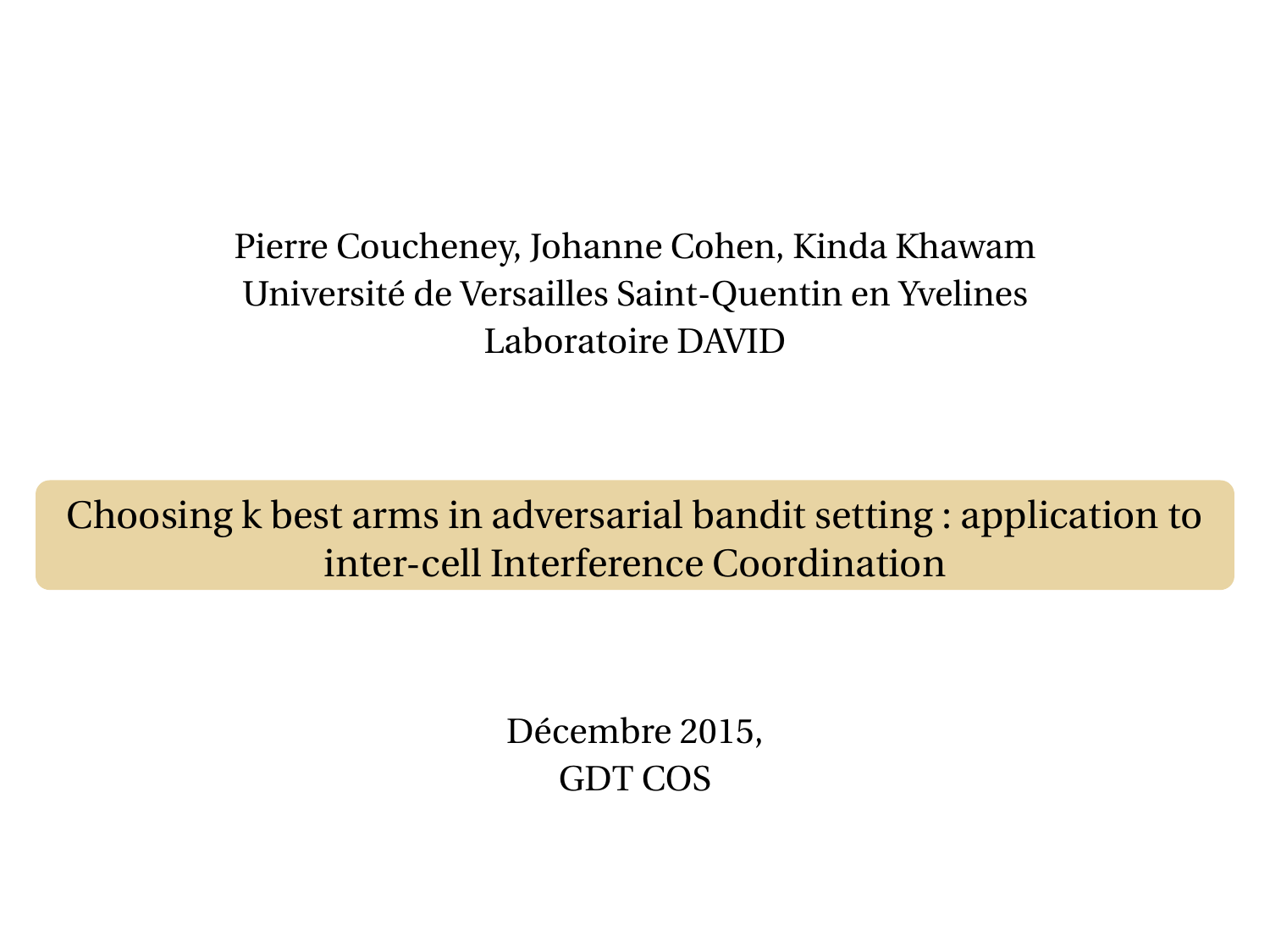- Cellular network is made of several base stations (BS) ;
- the time and frequency radio resources are grouped into time-frequency Resource Blocks RBs (the smallest time-frequency resource unit allotted to a mobile user)
- when the same RB is used in neighboring cells, interference may occur which can degrade the Signal to Interference plus Noise Ratio (SINR) perceived by mobile users ;
- $\bullet$  each BS is a player that has to pick several RBs;
- each BS seeks to minimize its regret;
- other BSs are seen as a single adversary that chooses the sequence of rewards.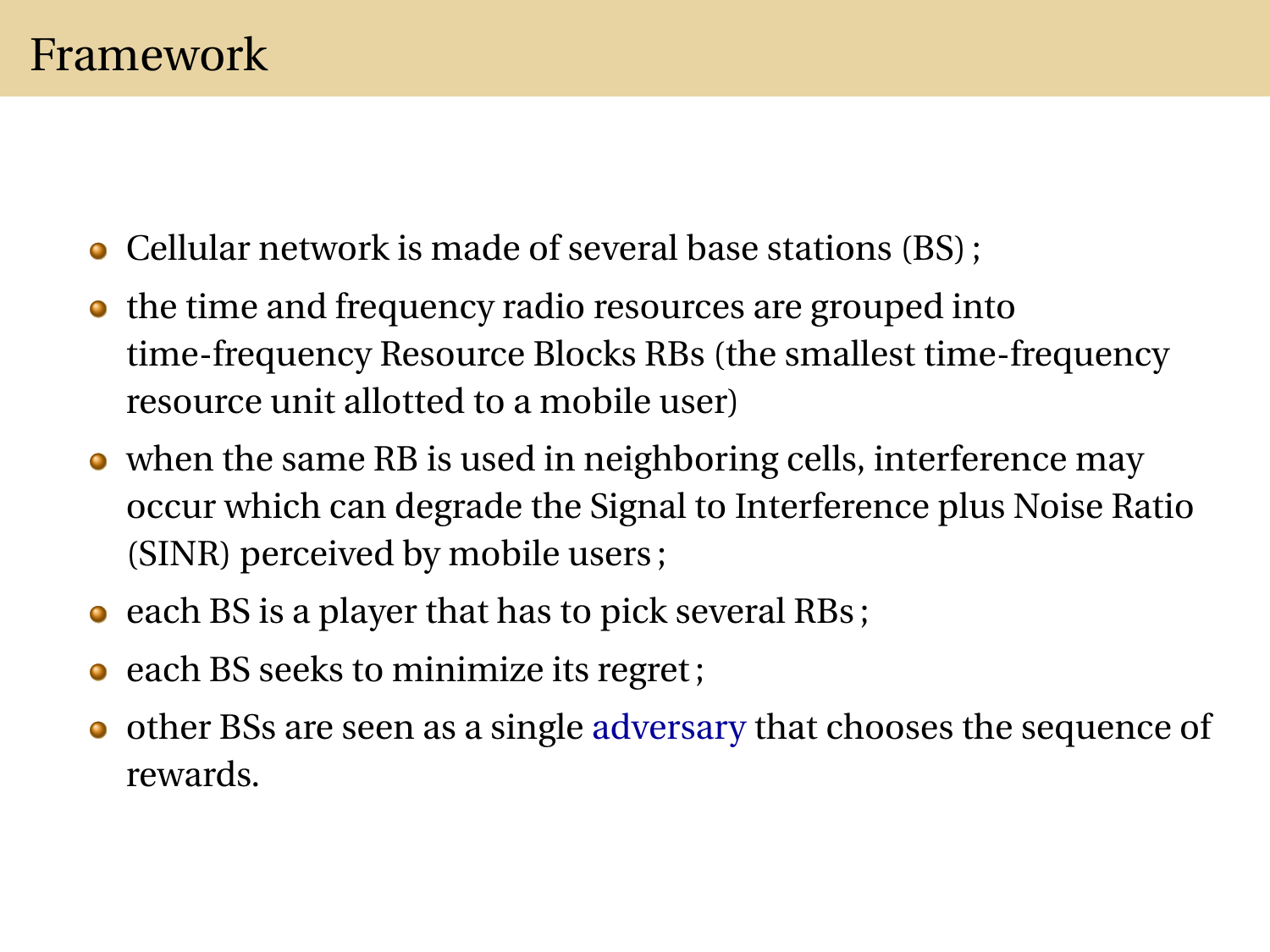# EXP3 Algorithm

Let  $\gamma \in (0, 1)$  and  $\omega(0) = 0$ . Until  $t = T$ , do:

• select action *A* with probability

$$
p_i(t) = (1 - \gamma) \frac{\exp(\gamma/K \omega_i(t))}{\sum_j \exp(\gamma/K \omega_j(t))} + \gamma \frac{1}{K}
$$

• receive reward  $r_A(t+1)$  and compute

$$
g_i(t+1) := \begin{cases} r_A(t+1)/p_i(t) & \text{if } A = i \\ 0 & \text{otherwise} \end{cases}
$$

update *ω*

$$
\omega(t+1) = \omega(t) + g(t+1)
$$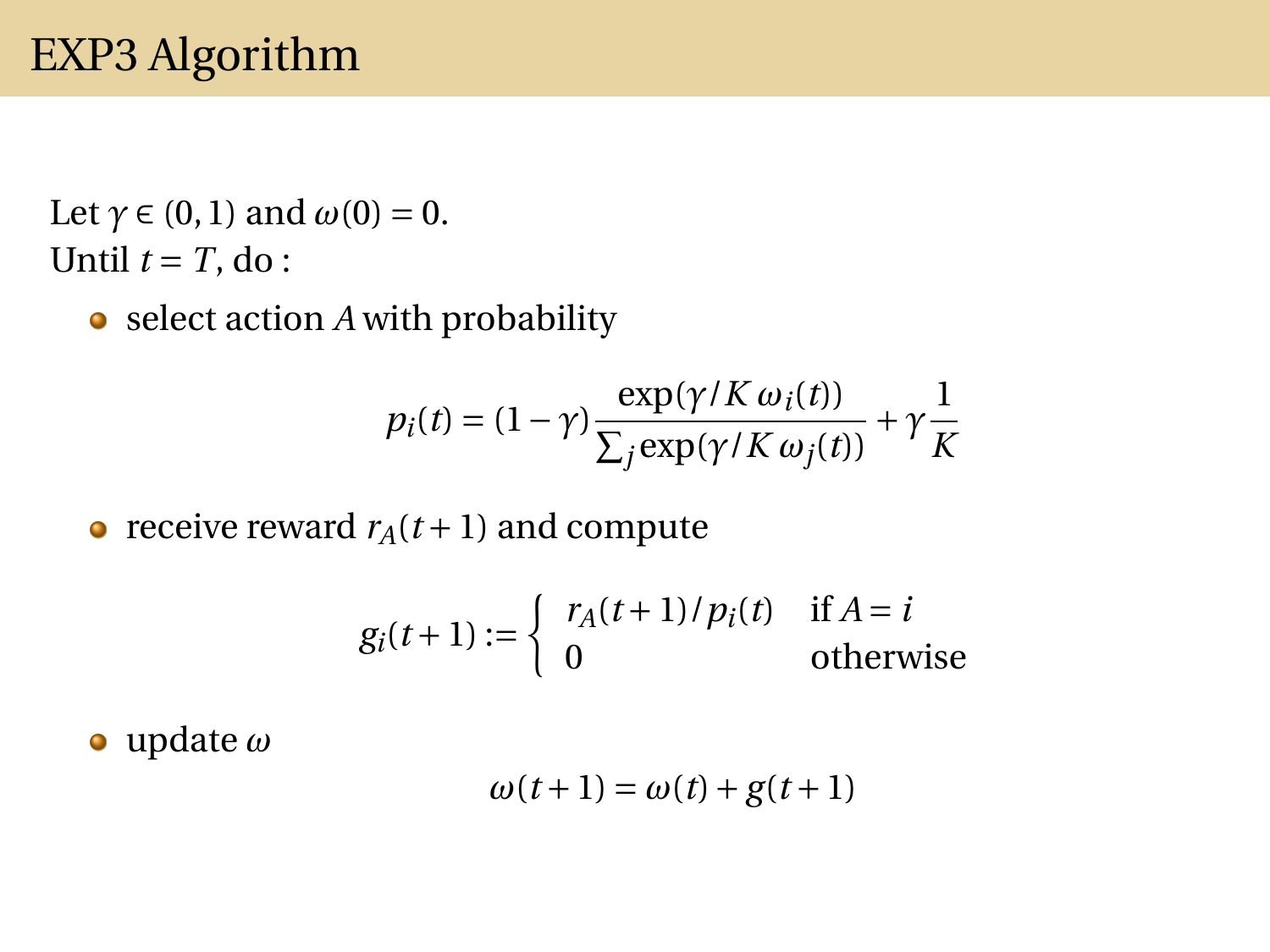- **•** *T* is the horizon. By appropriately choosing  $γ := γ(T, k)$ , the expected regret is  $O(\sqrt{TK \log(K)})$ .
- If  $K = \binom{n}{k}$  $\binom{n}{k}$  then the expected regret is  $O\!\left(\sqrt{\textstyle T\,n^k\,k\log(n)}\right)$ and space complexity  $O(n^k)$ .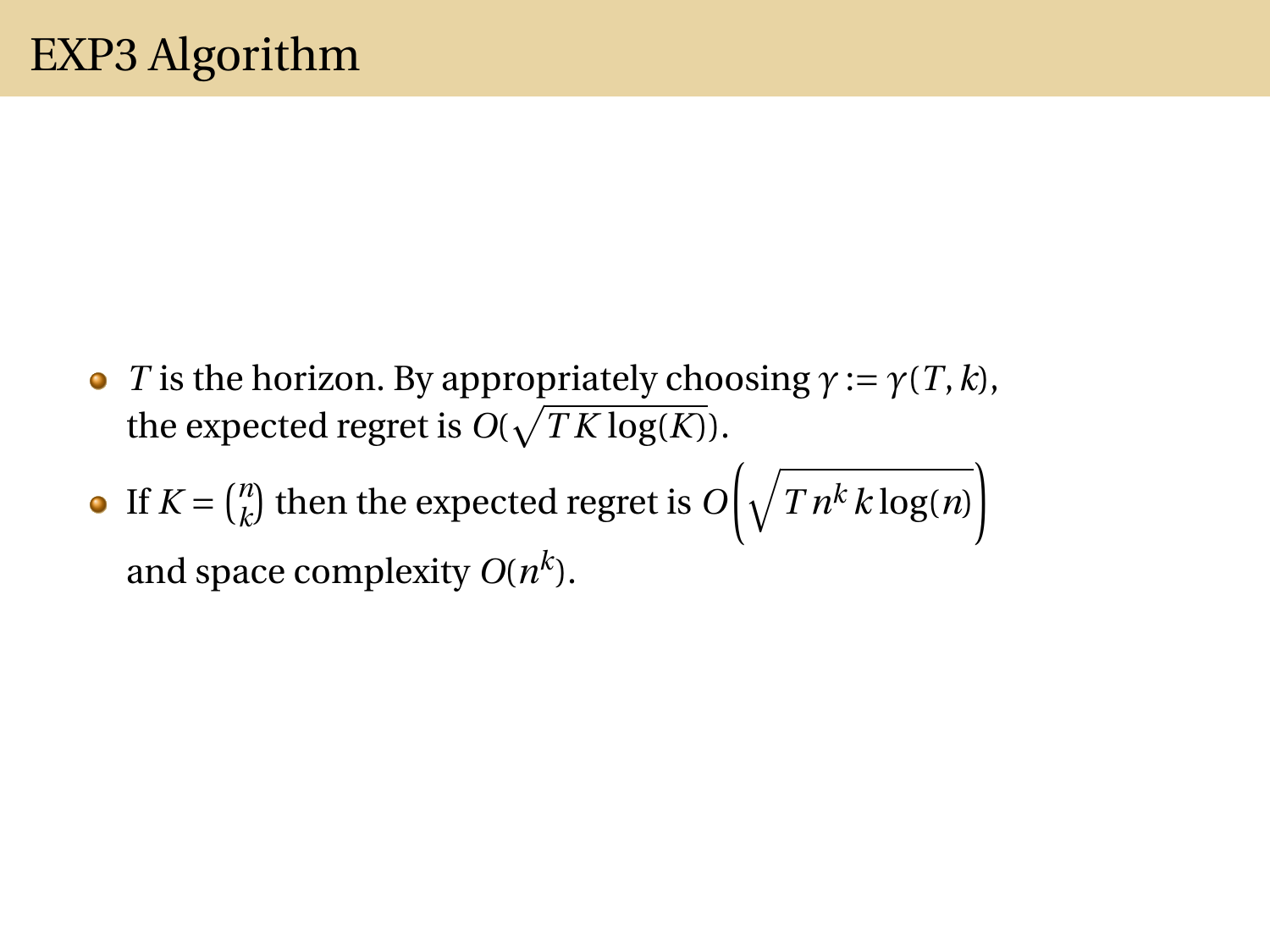• suppose reward is additive

$$
r_{i_1...i_k} = \sum_{\ell=1}^{\ell=k} r_{i_\ell}
$$

- EXP3 can be uncoupled and run with  $\omega_i$  instead of  $\omega_{i_1...i_k}$  (space complexity *O*(*n*))
- The expected regret is  $O\big(\sqrt{T\,k\,n\log(n\,k})\big)$  $\binom{n}{k}$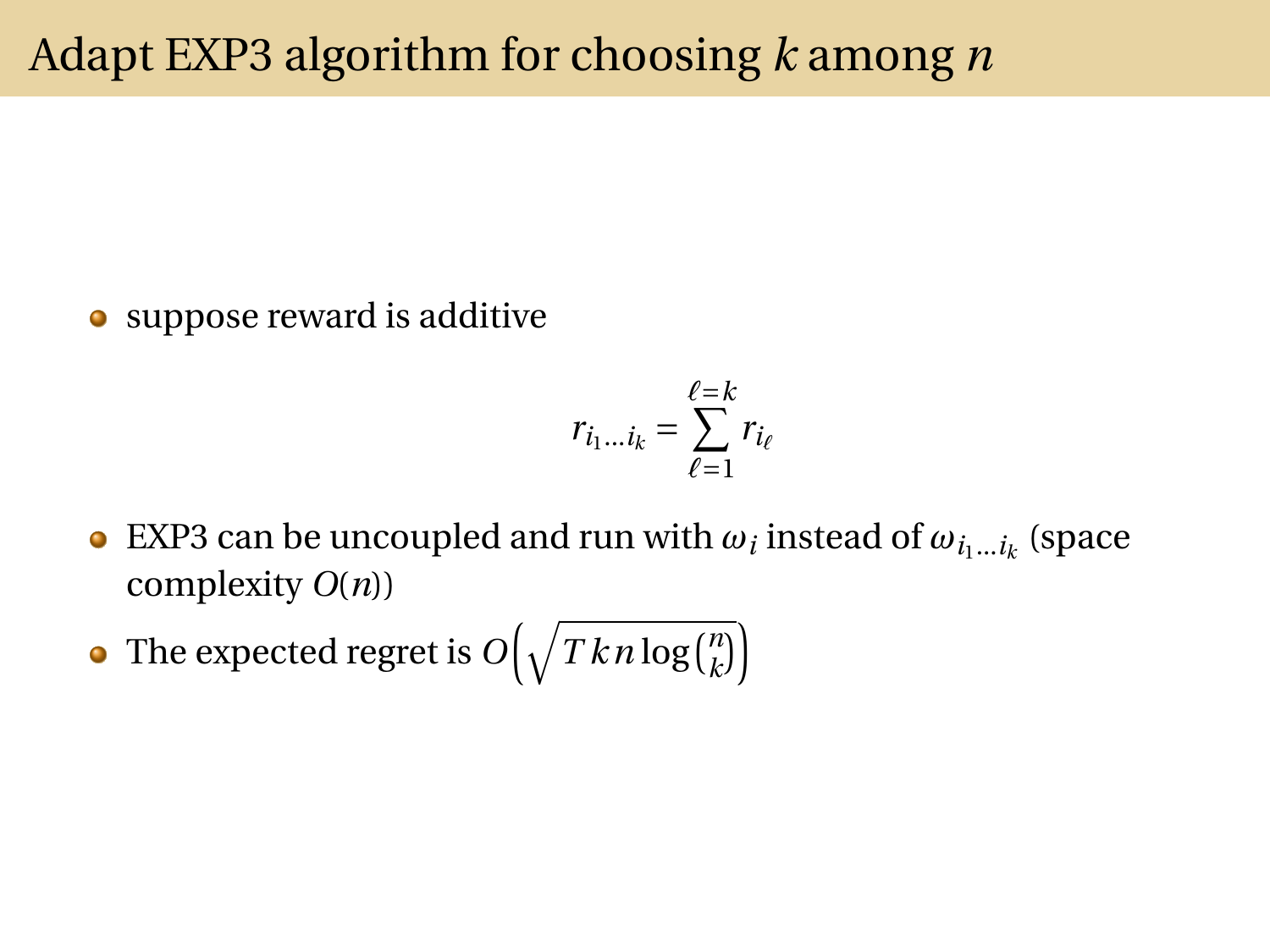### Adapted EXP3

Let  $\gamma \in (0, 1)$ ,  $\omega(0) = 0$ , and  $K = \binom{n}{k}$  $\binom{n}{k}$ . Until  $t = T$ , do:

• select *k*-tuple  $A := (A_1 ... A_k)$  with probability

$$
p_{i_1...i_k} = (1 - \gamma) \frac{x_{i_1} \dots x_{i_k}}{\sum_{(j_1...j_k)} x_{j_1} \dots x_{j_k}} + \gamma \frac{1}{K}
$$

*where*  $x_i := \exp(\gamma/n \omega_i)$ 

• receive reward  $r_i(t+1)$  for each chosen  $i \in A$  and compute

$$
g_i(t+1) := \begin{cases} \frac{r_i(t+1)}{(1-\gamma)p_i(t)+\gamma k/n} & \text{if } i \in A \\ 0 & \text{otherwise} \end{cases}
$$

update *ω*

$$
\omega(t+1) = \omega(t) + g(t+1)
$$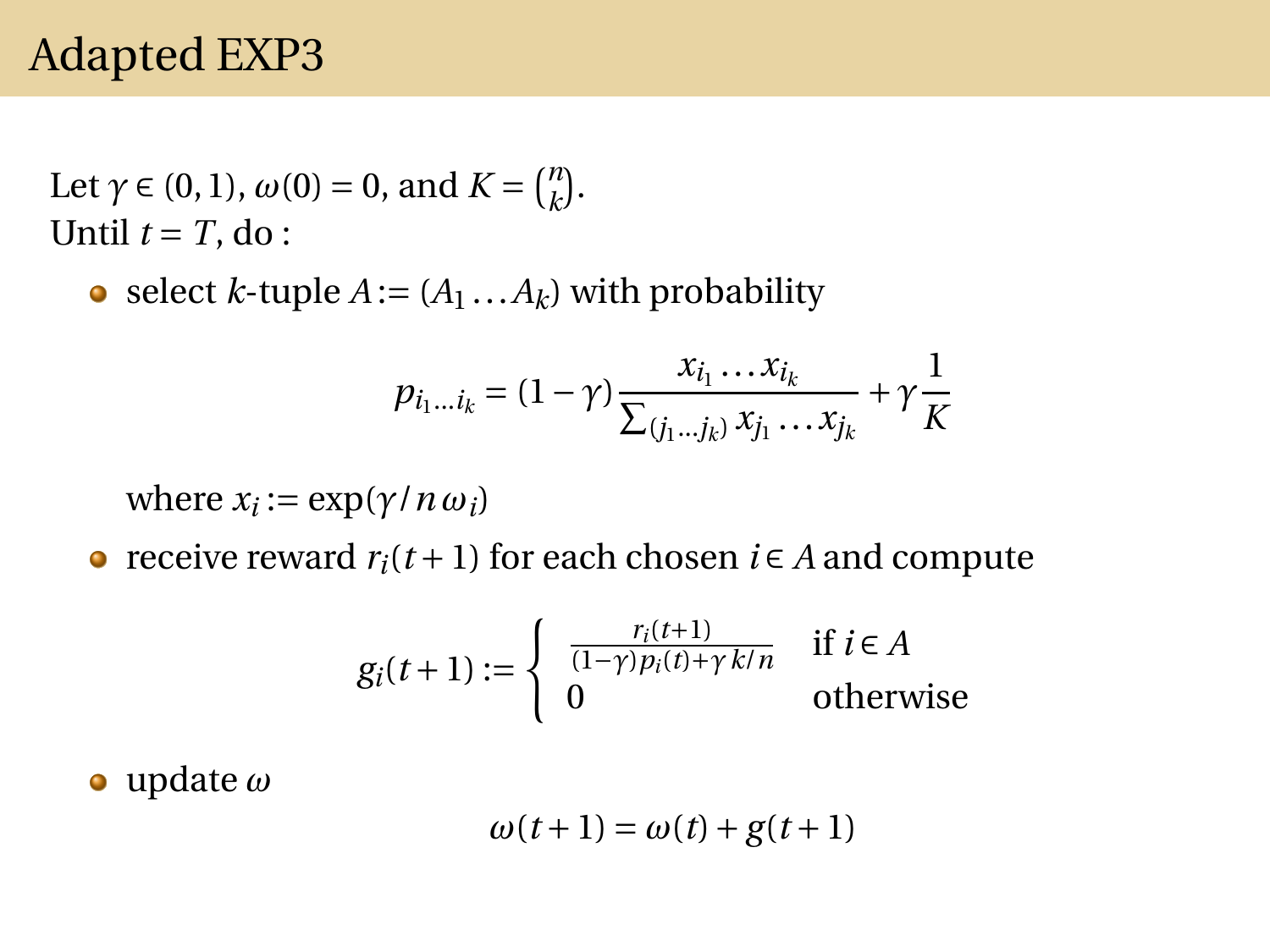• Problem : Simulate the *k*-tuple  $A := (A_1 ... A_k)$  with probability

$$
p_{i_1...i_k} = (1 - \gamma) \frac{x_{i_1} \dots x_{i_k}}{\sum_{(j_1...j_k)} x_{j_1} \dots x_{j_k}} + \gamma \frac{1}{K}
$$

- Compute the marginal law *p<sup>i</sup>* .
- Need to compute  $\sum_{(j_1...j_k)} x_{j_1} \dots x_{j_k}$  with  ${n \choose k}$  $\binom{n}{k}$  terms.
- Example : with  $k = 2$ , choose *i* with probability  $\bullet$

$$
(1-\gamma)\frac{x_i(1-x_i)}{\sum_j x_j(1-x_j)} + \gamma\frac{1}{n}
$$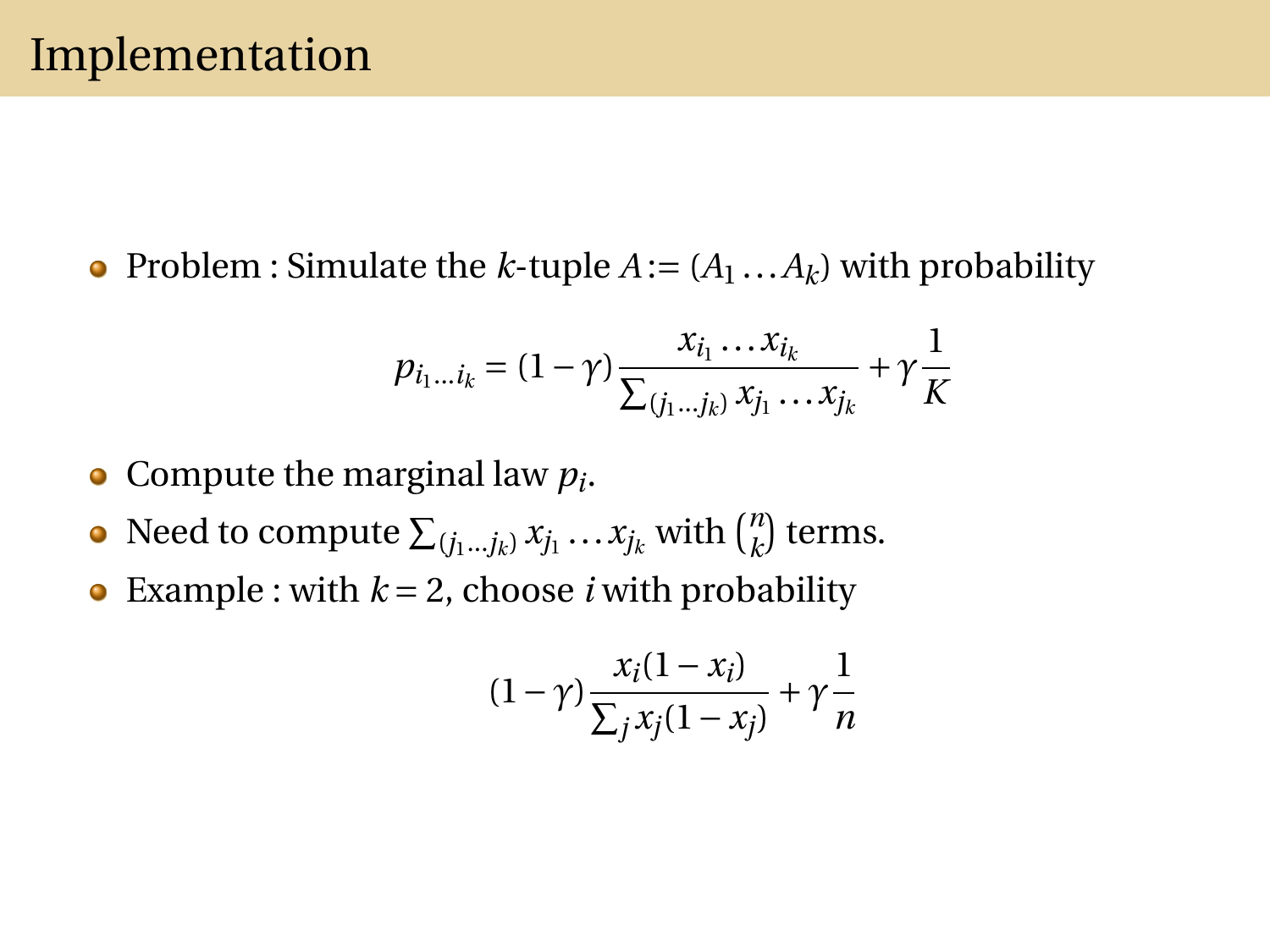Compute  $\sum_{(j_1...j_k)} x_{j_1}...x_{j_k}$ 

Dynamic programming :

• Let  $S(\ell, m)$ ,  $0 \le \ell \le k$  and  $0 \le m \le n$  the sum

$$
\sum_{(j_1\ldots j_\ell)} x_{j_1}\ldots x_{j_\ell}
$$

with 
$$
j_{\ell} \in \{1 + (n - m), ..., n\}
$$
  
and  $S(0, m) = 1$ .

• Then, if  $\ell > 0$  and  $m > 0$ ,

$$
S(\ell,m) = x_{1+(n-m)}S(\ell-1,m-1) + S(\ell,m-1)
$$

- $\bullet$  Hence computing *S*( $k$ ,  $n$ ) is *O*( $k$  $n$ ).
- Simulating our random variable needs  $O(k^2 n)$ .  $\bullet$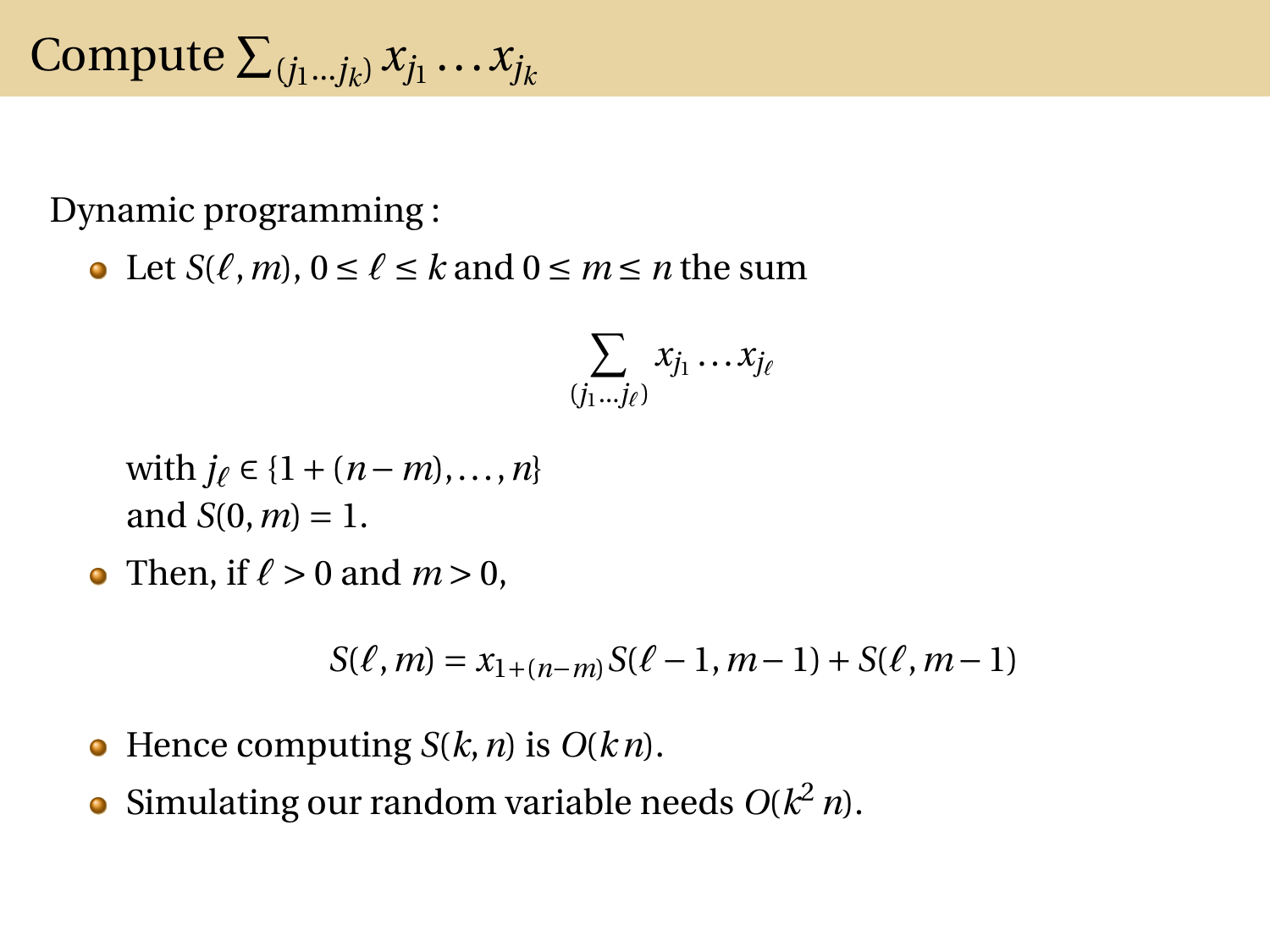## A more general problem : combinatorial bandits

- choose action *a* in a finite set  $S \subseteq \{0,1\}^n$ ,
- receive reward  $r_a = \sum_{i \in a} r_i$ ,
- each *r<sup>i</sup>* is unknown,
- there is algorithm with expected regret  $O(\sqrt{Thlog(|S|)})$ .

Combinatorial bandits, Cesa-Bianchi and Lugosi, 2012

Examples :

- spanning tree
- path
- **•** permutation
- k among n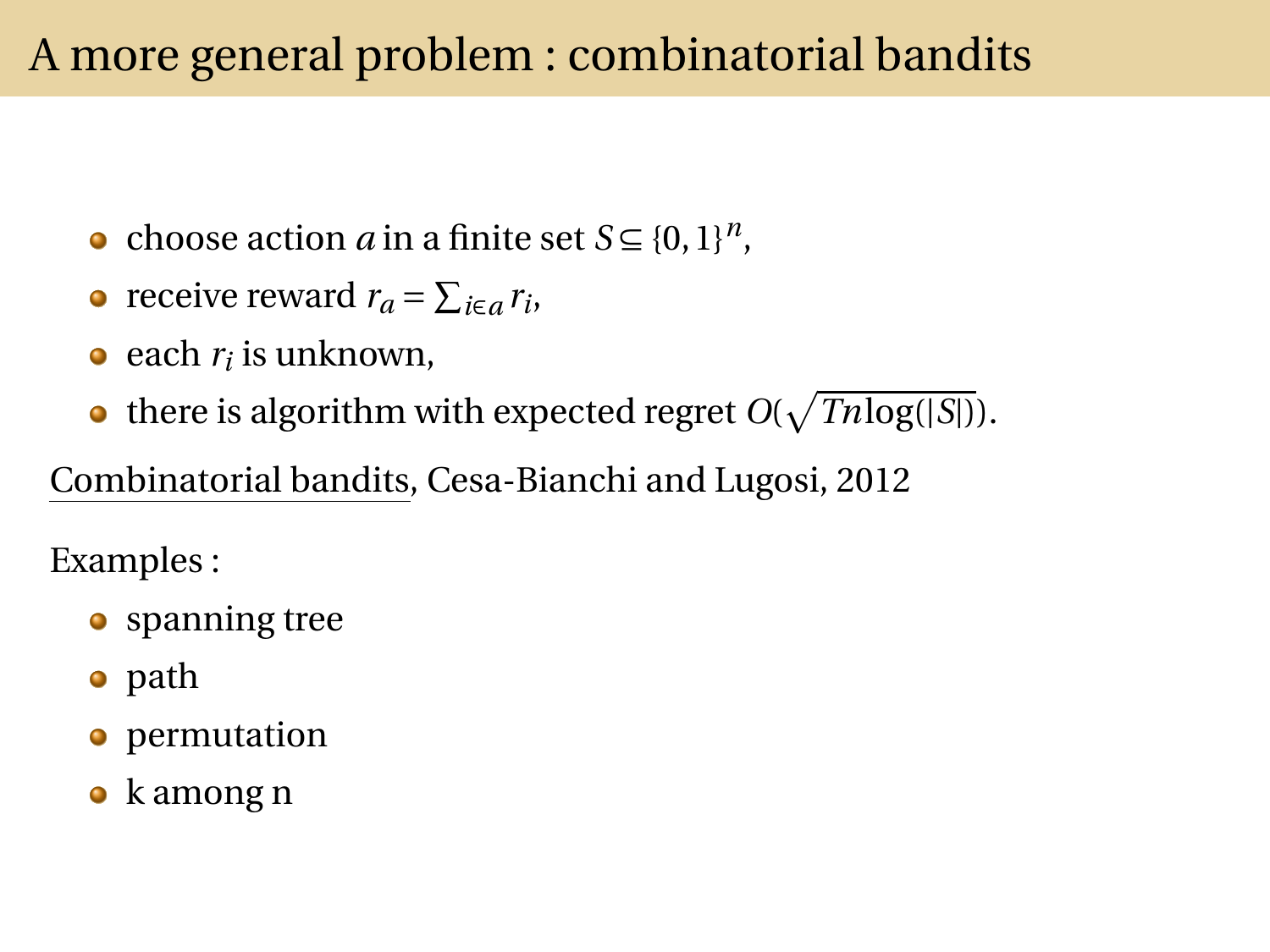### Choosing 2 among *n*

Let  $\gamma \in (0, 1)$ ,  $\omega(0) = 0$ , and  $K = \binom{n}{2}$  $\binom{n}{2}$ . Until  $t = T$ , do:

• select 2-tuple  $A := (A_1, A_2)$  with probability

$$
p_{i_1,i_2} = (1 - \gamma) \frac{\exp(\eta \omega_{i_1,i_2}(t))}{\sum_{i,j} \exp(\eta \omega_{i,j}(t))} + \gamma \frac{1}{K}
$$

• receive reward  $r_A(t+1)$  and compute

$$
g_{i_1, i_2}(t+1) := \begin{cases} \frac{r_A(t+1)}{p_{i_1, i_2}} & \text{if } (i_1, i_2) = A \\ 0 & \text{if } i_1 \in A \text{ and } i_2 \notin A \text{ or } i_2 \in A \text{ and } i_1 \notin A \\ -\frac{r_A(t+1)}{p_{i_1, i_2}} & \text{if } i_1 \notin A \text{ and } i_2 \notin A \end{cases}
$$

update *ω*

$$
\omega(t+1) = \omega(t) + g(t+1)
$$